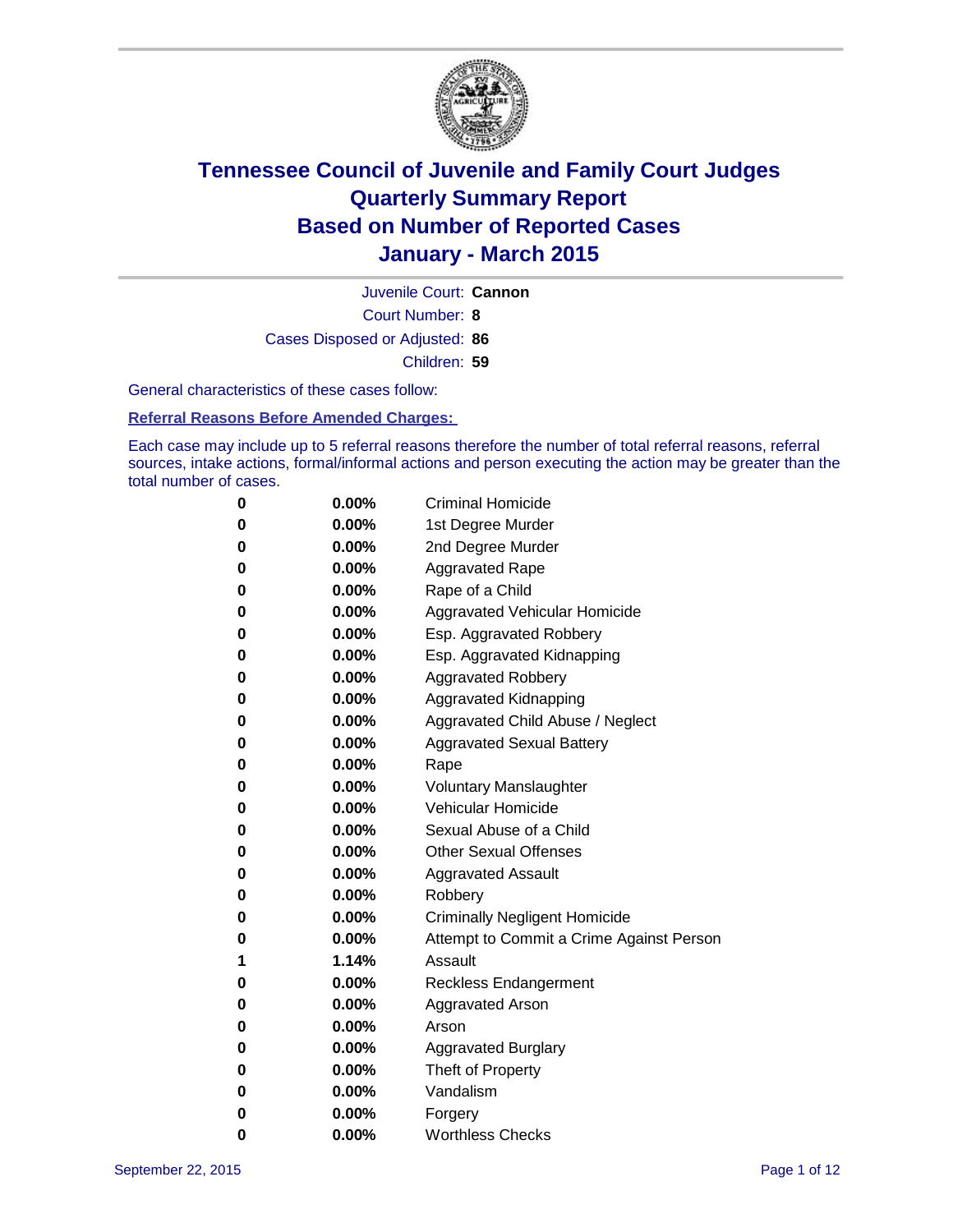

Court Number: **8** Juvenile Court: **Cannon** Cases Disposed or Adjusted: **86**

Children: **59**

### **Referral Reasons Before Amended Charges:**

Each case may include up to 5 referral reasons therefore the number of total referral reasons, referral sources, intake actions, formal/informal actions and person executing the action may be greater than the total number of cases.

| 0 | 0.00%  | Illegal Possession / Fraudulent Use of Credit / Debit Cards |
|---|--------|-------------------------------------------------------------|
| 0 | 0.00%  | <b>Burglary</b>                                             |
| 0 | 0.00%  | Unauthorized Use of a Vehicle                               |
| 0 | 0.00%  | <b>Cruelty to Animals</b>                                   |
| 0 | 0.00%  | Sale of Controlled Substances                               |
| 0 | 0.00%  | <b>Other Drug Offenses</b>                                  |
| 1 | 1.14%  | <b>Possession of Controlled Substances</b>                  |
| 0 | 0.00%  | <b>Criminal Attempt</b>                                     |
| 0 | 0.00%  | Carrying Weapons on School Property                         |
| 0 | 0.00%  | Unlawful Carrying / Possession of a Weapon                  |
| 0 | 0.00%  | <b>Evading Arrest</b>                                       |
| 0 | 0.00%  | Escape                                                      |
| 0 | 0.00%  | Driving Under Influence (DUI)                               |
| 0 | 0.00%  | Possession / Consumption of Alcohol                         |
| 0 | 0.00%  | Resisting Stop, Frisk, Halt, Arrest or Search               |
| 0 | 0.00%  | <b>Aggravated Criminal Trespass</b>                         |
| 0 | 0.00%  | Harassment                                                  |
| 0 | 0.00%  | Failure to Appear                                           |
| 0 | 0.00%  | Filing a False Police Report                                |
| 0 | 0.00%  | Criminal Impersonation                                      |
| 2 | 2.27%  | <b>Disorderly Conduct</b>                                   |
| 0 | 0.00%  | <b>Criminal Trespass</b>                                    |
| 0 | 0.00%  | <b>Public Intoxication</b>                                  |
| 0 | 0.00%  | Gambling                                                    |
| 9 | 10.23% | Traffic                                                     |
| 0 | 0.00%  | <b>Local Ordinances</b>                                     |
| 0 | 0.00%  | Violation of Wildlife Regulations                           |
| 0 | 0.00%  | <b>Contempt of Court</b>                                    |
| 1 | 1.14%  | Violation of Probation                                      |
| 0 | 0.00%  | Violation of Aftercare                                      |
| 0 | 0.00%  | <b>Unruly Behavior</b>                                      |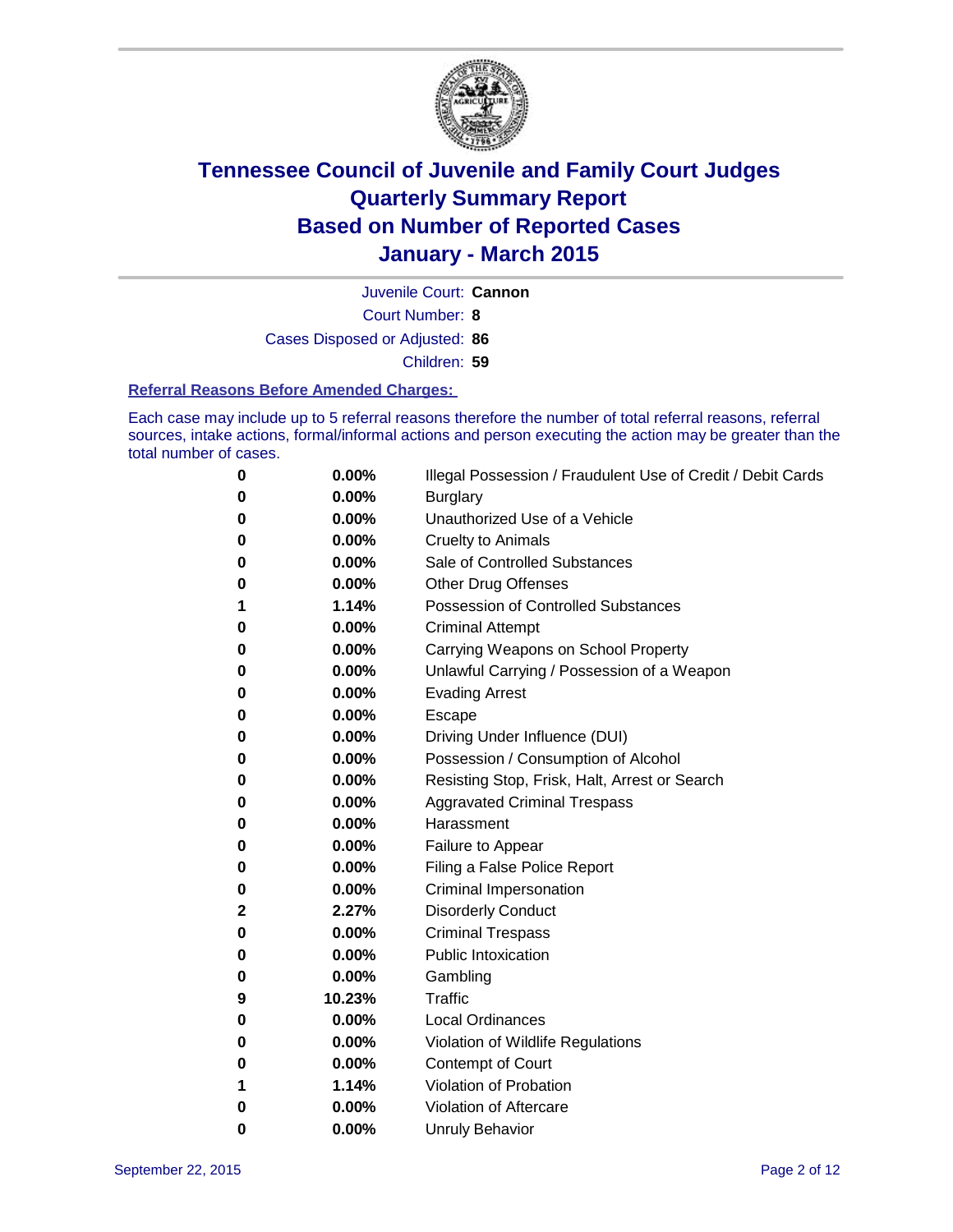

Court Number: **8** Juvenile Court: **Cannon** Cases Disposed or Adjusted: **86** Children: **59**

#### **Referral Reasons Before Amended Charges:**

Each case may include up to 5 referral reasons therefore the number of total referral reasons, referral sources, intake actions, formal/informal actions and person executing the action may be greater than the total number of cases.

|              | 1.14%    | Truancy                                |
|--------------|----------|----------------------------------------|
| 0            | 0.00%    | In-State Runaway                       |
| 0            | $0.00\%$ | Out-of-State Runaway                   |
|              | 1.14%    | Possession of Tobacco Products         |
| 0            | 0.00%    | Violation of a Valid Court Order       |
| 0            | 0.00%    | <b>Violation of Curfew</b>             |
| 0            | 0.00%    | Sexually Abused Child                  |
| 0            | 0.00%    | <b>Physically Abused Child</b>         |
| 9            | 10.23%   | Dependency / Neglect                   |
| 0            | 0.00%    | <b>Termination of Parental Rights</b>  |
| 0            | $0.00\%$ | <b>Violation of Pretrial Diversion</b> |
| 0            | 0.00%    | Violation of Informal Adjustment       |
| 50           | 56.82%   | <b>Judicial Review</b>                 |
| $\mathbf{2}$ | 2.27%    | <b>Administrative Review</b>           |
| 11           | 12.50%   | <b>Foster Care Review</b>              |
| 0            | 0.00%    | Custody                                |
| 0            | 0.00%    | Visitation                             |
| 0            | $0.00\%$ | Paternity / Legitimation               |
| 0            | 0.00%    | <b>Child Support</b>                   |
| 0            | 0.00%    | <b>Request for Medical Treatment</b>   |
| 0            | 0.00%    | <b>Consent to Marry</b>                |
| 0            | 0.00%    | Other                                  |
| 88           | 100.00%  | <b>Total Referrals</b>                 |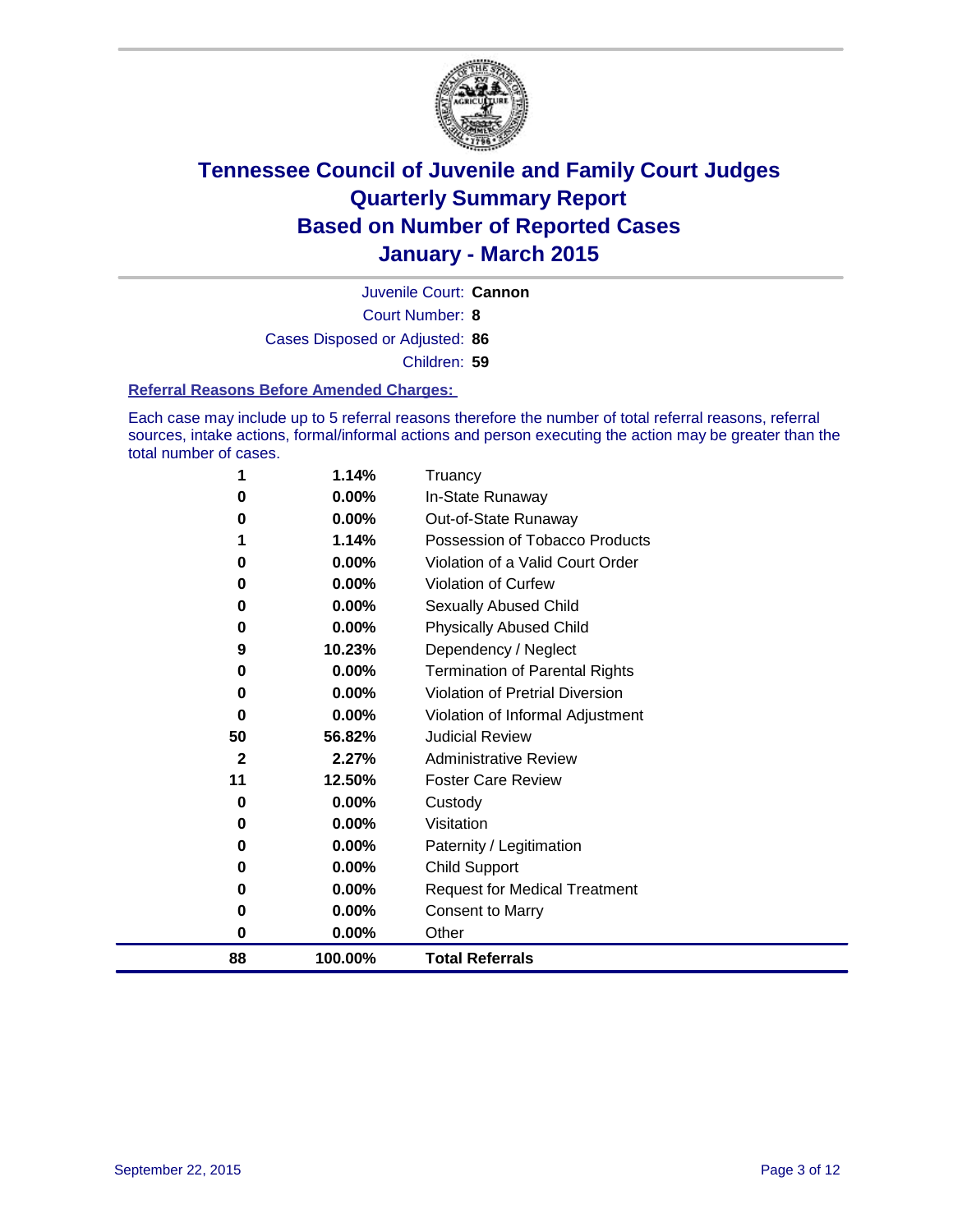

| Juvenile Court: Cannon         |  |
|--------------------------------|--|
| Court Number: 8                |  |
| Cases Disposed or Adjusted: 86 |  |
| Children: 59                   |  |
| <b>Referral Sources: 1</b>     |  |

| 88 | 100.00%  | <b>Total Referral Sources</b>     |
|----|----------|-----------------------------------|
| 0  | $0.00\%$ | Other                             |
| 0  | 0.00%    | Unknown                           |
| 0  | 0.00%    | Hospital                          |
| O  | 0.00%    | Child & Parent                    |
| 0  | 0.00%    | Victim                            |
| 0  | 0.00%    | <b>Other Court</b>                |
| 0  | 0.00%    | Social Agency                     |
| 0  | $0.00\%$ | <b>Court Staff</b>                |
| 0  | 0.00%    | <b>District Attorney's Office</b> |
| 0  | 0.00%    | <b>Other State Department</b>     |
| 72 | 81.82%   | <b>DCS</b>                        |
| 0  | 0.00%    | <b>CSA</b>                        |
|    | 1.14%    | School                            |
| O  | 0.00%    | Self                              |
|    | 1.14%    | Relatives                         |
| 1  | 1.14%    | Parents                           |
| 13 | 14.77%   | Law Enforcement                   |
|    |          |                                   |

### **Age of Child at Referral: 2**

| 0            | $0.00\%$ | Ages 19 and Over   |
|--------------|----------|--------------------|
| 0            | $0.00\%$ | Unknown            |
| 8            | 13.56%   | Ages 15 through 16 |
| 9            | 15.25%   | Ages 17 through 18 |
| 5            | 8.47%    | Ages 13 through 14 |
| 35           | 59.32%   | Ages 10 and Under  |
| $\mathbf{2}$ | 3.39%    | Ages 11 through 12 |

<sup>1</sup> If different than number of Referral Reasons (88), verify accuracy of your court's data.

One child could be counted in multiple categories, verify accuracy of your court's data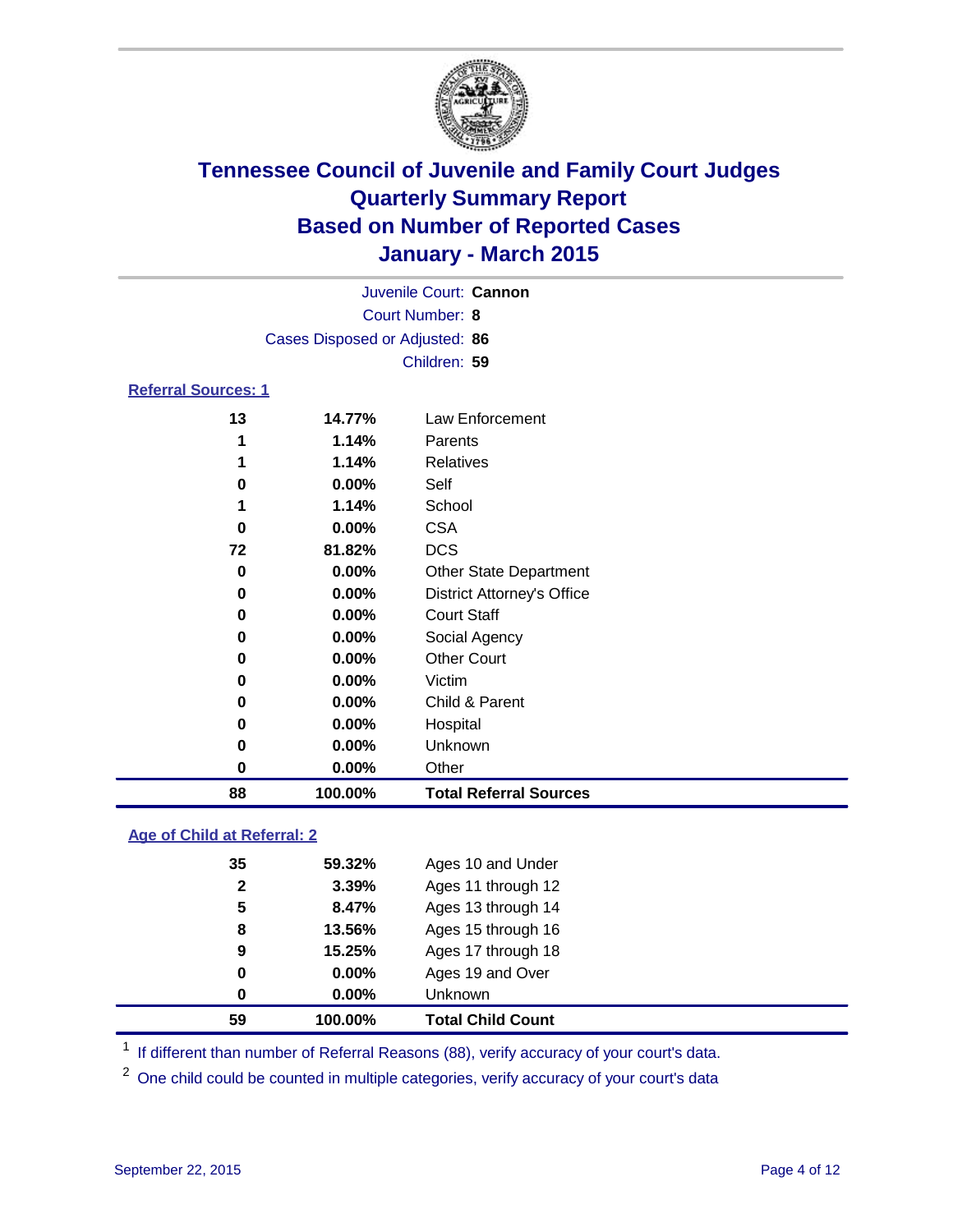

|                                         | Juvenile Court: Cannon         |                          |  |  |
|-----------------------------------------|--------------------------------|--------------------------|--|--|
|                                         |                                | Court Number: 8          |  |  |
|                                         | Cases Disposed or Adjusted: 86 |                          |  |  |
|                                         |                                | Children: 59             |  |  |
| <b>Sex of Child: 1</b>                  |                                |                          |  |  |
| 38                                      | 64.41%                         | Male                     |  |  |
| 21                                      | 35.59%                         | Female                   |  |  |
| $\bf{0}$                                | 0.00%                          | Unknown                  |  |  |
| 59                                      | 100.00%                        | <b>Total Child Count</b> |  |  |
| Race of Child: 1                        |                                |                          |  |  |
| 58                                      | 98.31%                         | White                    |  |  |
| $\mathbf 0$                             | 0.00%                          | African American         |  |  |
| 0                                       | 0.00%                          | Native American          |  |  |
| 0                                       | 0.00%                          | Asian                    |  |  |
| 1                                       | 1.69%                          | Mixed                    |  |  |
| 0                                       | 0.00%                          | Unknown                  |  |  |
| 59                                      | 100.00%                        | <b>Total Child Count</b> |  |  |
| <b>Hispanic Origin: 1</b>               |                                |                          |  |  |
| $\overline{7}$                          | 11.86%                         | Yes                      |  |  |
| 52                                      | 88.14%                         | No                       |  |  |
| $\bf{0}$                                | 0.00%                          | Unknown                  |  |  |
| 59                                      | 100.00%                        | <b>Total Child Count</b> |  |  |
| <b>School Enrollment of Children: 1</b> |                                |                          |  |  |
| 40                                      | 67.80%                         | Yes                      |  |  |
| 19                                      | 32.20%                         | No                       |  |  |
| $\mathbf 0$                             | 0.00%                          | Unknown                  |  |  |
| 59                                      | 100.00%                        | <b>Total Child Count</b> |  |  |

One child could be counted in multiple categories, verify accuracy of your court's data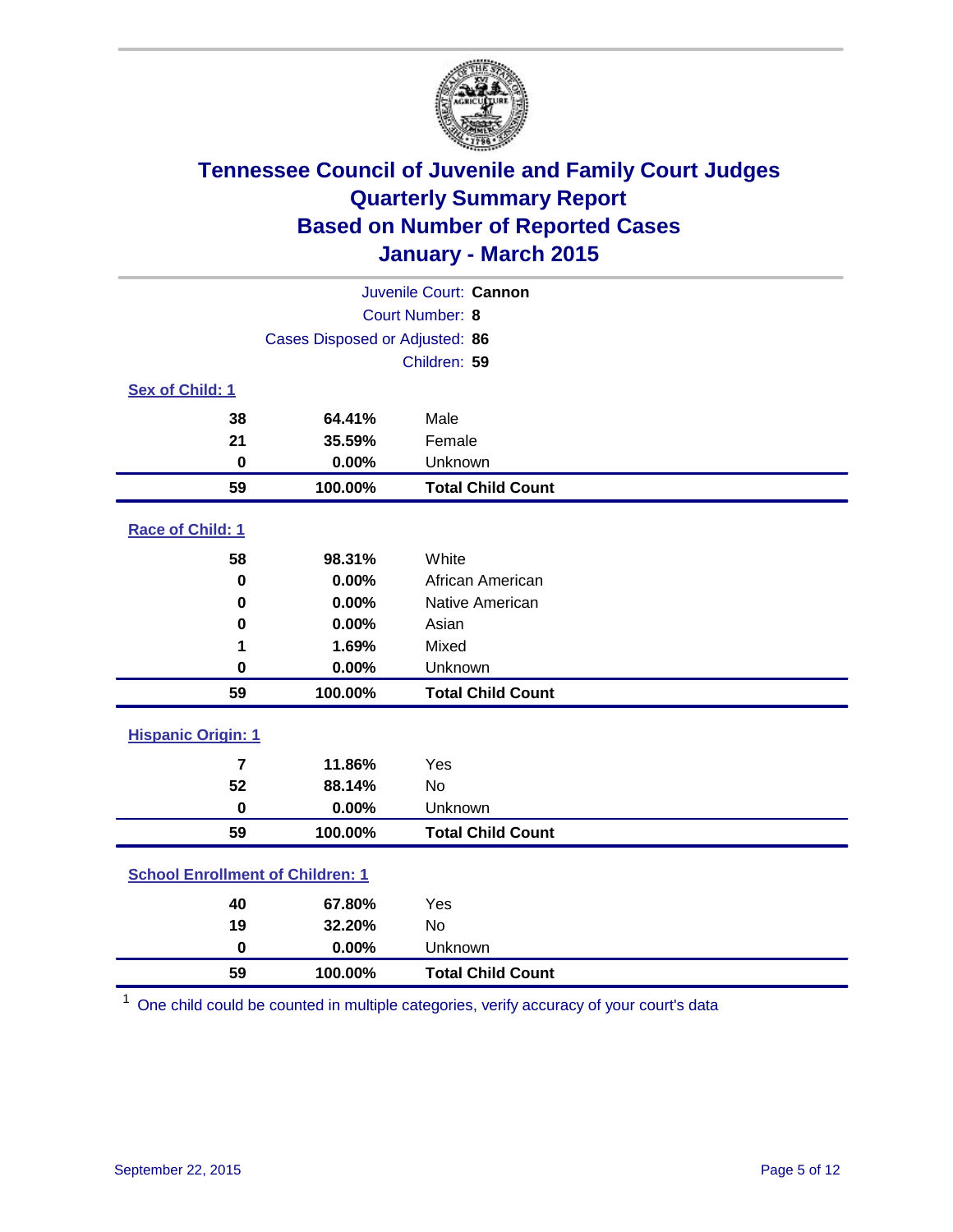

Court Number: **8** Juvenile Court: **Cannon** Cases Disposed or Adjusted: **86** Children: **59**

### **Living Arrangement of Child at Time of Referral: 1**

| 59 | 100.00%  | <b>Total Child Count</b>     |  |
|----|----------|------------------------------|--|
| 0  | $0.00\%$ | Other                        |  |
| 0  | $0.00\%$ | Unknown                      |  |
| 1  | 1.69%    | Independent                  |  |
| 0  | 0.00%    | In an Institution            |  |
| 0  | $0.00\%$ | In a Residential Center      |  |
| 3  | 5.08%    | In a Group Home              |  |
| 15 | 25.42%   | With Foster Family           |  |
| 0  | $0.00\%$ | With Adoptive Parents        |  |
| 17 | 28.81%   | <b>With Relatives</b>        |  |
| 5  | 8.47%    | With Father                  |  |
| 3  | 5.08%    | With Mother                  |  |
| 0  | $0.00\%$ | With Mother and Stepfather   |  |
| 1  | 1.69%    | With Father and Stepmother   |  |
| 14 | 23.73%   | With Both Biological Parents |  |
|    |          |                              |  |

#### **Type of Detention: 2**

| $0.00\%$<br>1.16%<br>$0.00\%$<br>0.00%<br>$0.00\%$<br>$0.00\%$<br>$0.00\%$<br>98.84% | Non-Secure Placement<br>Juvenile Detention Facility<br>Jail - Complete Separation<br>Jail - Partial Separation<br>Jail - No Separation<br><b>Psychiatric Hospital</b><br><b>Unknown</b><br>Does Not Apply<br>Other |
|--------------------------------------------------------------------------------------|--------------------------------------------------------------------------------------------------------------------------------------------------------------------------------------------------------------------|
| 100.00%                                                                              | <b>Total Detention Count</b>                                                                                                                                                                                       |
|                                                                                      | $0.00\%$                                                                                                                                                                                                           |

<sup>1</sup> One child could be counted in multiple categories, verify accuracy of your court's data

If different than number of Cases (86) verify accuracy of your court's data.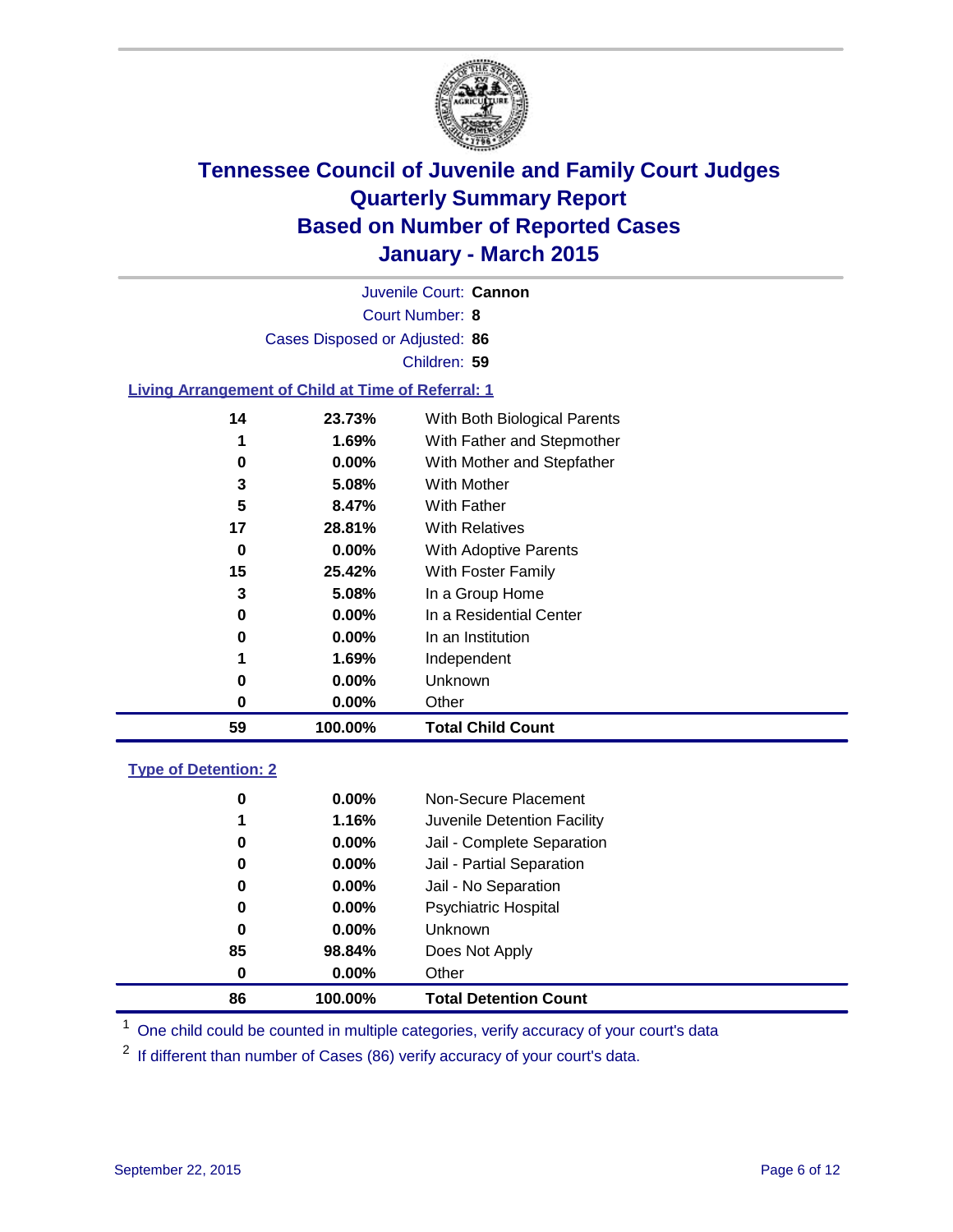

| Juvenile Court: Cannon   |                                                    |                                      |  |  |  |
|--------------------------|----------------------------------------------------|--------------------------------------|--|--|--|
|                          | Court Number: 8                                    |                                      |  |  |  |
|                          | Cases Disposed or Adjusted: 86                     |                                      |  |  |  |
|                          |                                                    | Children: 59                         |  |  |  |
|                          | <b>Placement After Secure Detention Hearing: 1</b> |                                      |  |  |  |
| 1                        | 1.16%                                              | Returned to Prior Living Arrangement |  |  |  |
| 0                        | 0.00%                                              | Juvenile Detention Facility          |  |  |  |
| 0                        | 0.00%                                              | Jail                                 |  |  |  |
| 0                        | 0.00%                                              | Shelter / Group Home                 |  |  |  |
| 0                        | 0.00%                                              | <b>Foster Family Home</b>            |  |  |  |
| 0                        | 0.00%                                              | Psychiatric Hospital                 |  |  |  |
| 0                        | 0.00%                                              | Unknown                              |  |  |  |
| 85                       | 98.84%                                             | Does Not Apply                       |  |  |  |
| 0                        | 0.00%                                              | Other                                |  |  |  |
| 86                       | 100.00%                                            | <b>Total Placement Count</b>         |  |  |  |
| <b>Intake Actions: 2</b> |                                                    |                                      |  |  |  |
| 16                       | 18.18%                                             | <b>Petition Filed</b>                |  |  |  |
| 0                        | 0.00%                                              | <b>Motion Filed</b>                  |  |  |  |
| 9                        | 10.23%                                             | <b>Citation Processed</b>            |  |  |  |
| $\bf{0}$                 | 0.00%                                              | Notification of Paternity Processed  |  |  |  |
| 51                       | 57.95%                                             | Scheduling of Judicial Review        |  |  |  |
| 0                        | 0.00%                                              | Scheduling of Administrative Review  |  |  |  |
| 12                       | 13.64%                                             | Scheduling of Foster Care Review     |  |  |  |
| 0                        | 0.00%                                              | Unknown                              |  |  |  |
| 0                        | 0.00%                                              | Does Not Apply                       |  |  |  |
| 0                        | 0.00%                                              | Other                                |  |  |  |

<sup>1</sup> If different than number of Cases (86) verify accuracy of your court's data.

**100.00% Total Intake Count**

<sup>2</sup> If different than number of Referral Reasons (88), verify accuracy of your court's data.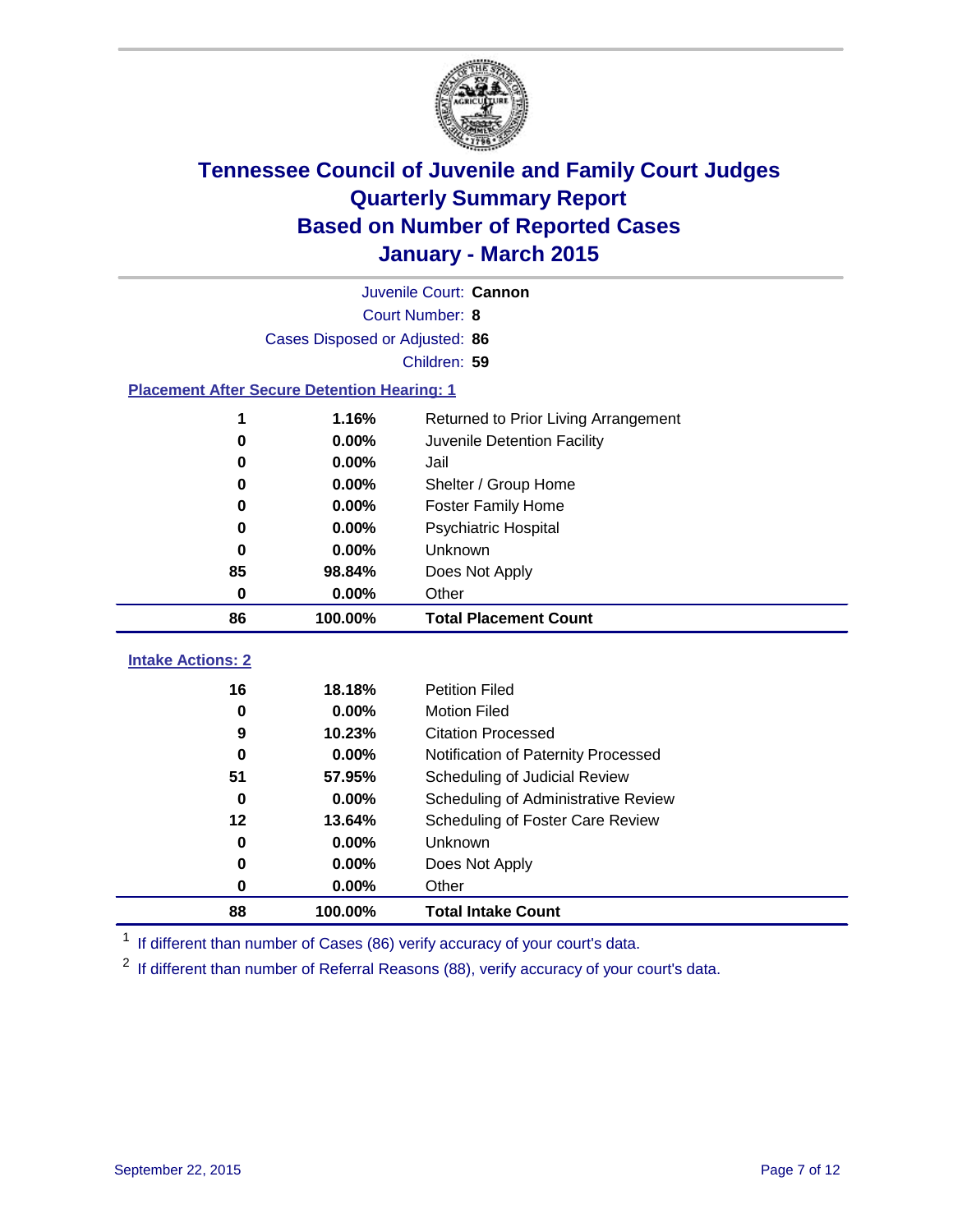

Court Number: **8** Juvenile Court: **Cannon** Cases Disposed or Adjusted: **86** Children: **59**

### **Last Grade Completed by Child: 1**

| 59     | 100.00%        | <b>Total Child Count</b>     |
|--------|----------------|------------------------------|
| 0      | $0.00\%$       | Other                        |
| 0      | 0.00%          | Unknown                      |
| 0      | 0.00%          | <b>Never Attended School</b> |
| 0      | 0.00%          | Graduated                    |
| 0      | 0.00%          | <b>GED</b>                   |
| 0      | 0.00%          | Non-Graded Special Ed        |
| 1      | 1.69%          | 12th Grade                   |
| 5      | 8.47%          | 11th Grade                   |
| 6      | 10.17%         | 10th Grade                   |
| 0      | 0.00%          | 9th Grade                    |
| 3      | 5.08%          | 9th Grade                    |
| 0      | 0.00%          | 8th Grade                    |
| 6      | 10.17%         | 8th Grade                    |
| 0      | 0.00%          | 7th Grade                    |
| 1      | 1.69%          | 7th Grade                    |
| 0      | 0.00%          | 6th Grade                    |
| 0<br>1 | 0.00%<br>1.69% | 5th Grade<br>6th Grade       |
| 1      | 1.69%          | 5th Grade                    |
| 0      | 0.00%          | 4th Grade                    |
| 3      | 5.08%          | 4th Grade                    |
| 0      | 0.00%          | 3rd Grade                    |
| 6      | 10.17%         | 3rd Grade                    |
| 0      | 0.00%          | 2nd Grade                    |
| 1      | 1.69%          | 2nd Grade                    |
| 0      | 0.00%          | 1st Grade                    |
| 1      | 1.69%          | 1st Grade                    |
| 3      | 5.08%          | Kindergarten                 |
| 0      | 0.00%          | Preschool                    |
| 21     | 35.59%         | Too Young for School         |
|        |                |                              |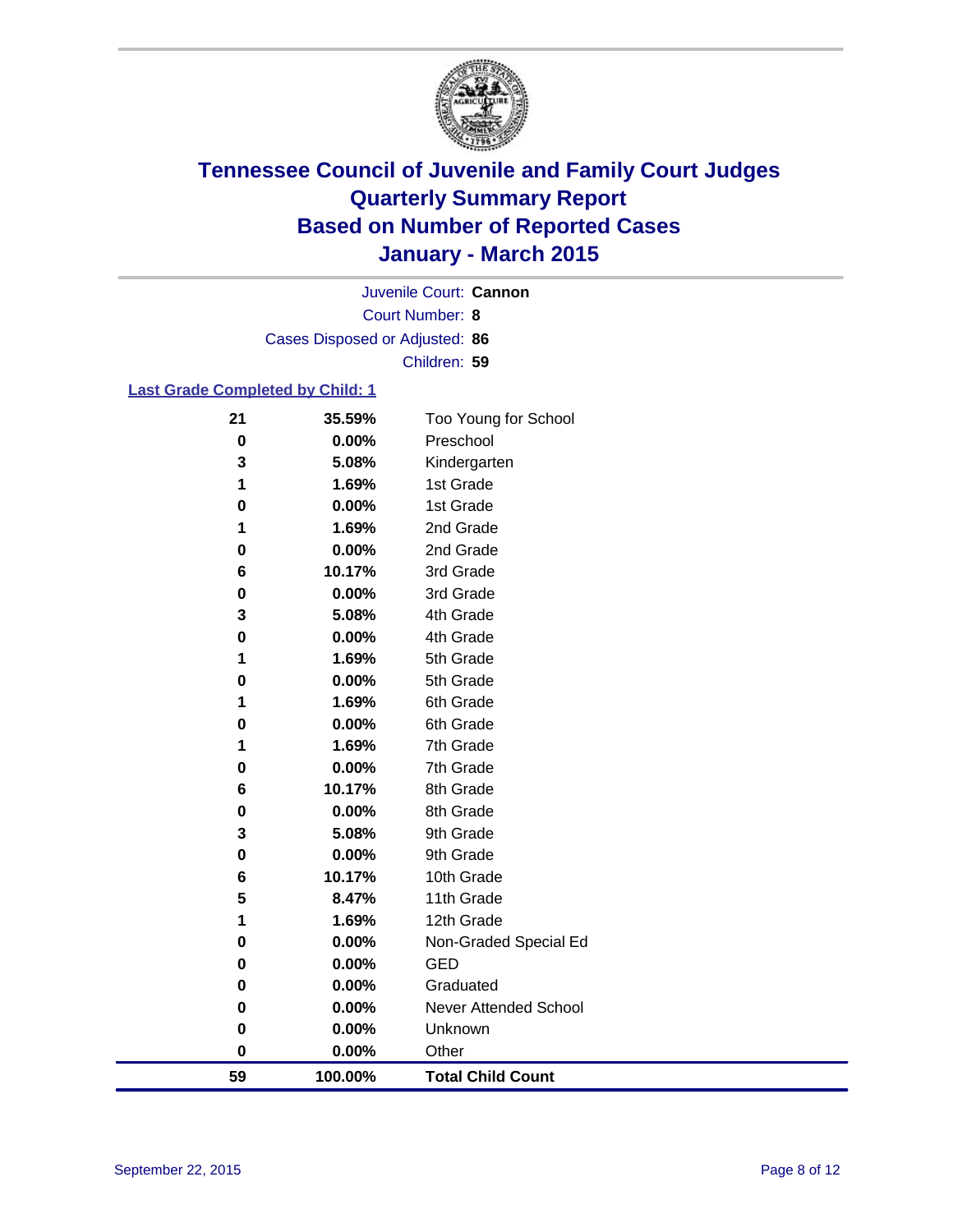

|                                                                                         |                                | Juvenile Court: Cannon   |  |  |
|-----------------------------------------------------------------------------------------|--------------------------------|--------------------------|--|--|
|                                                                                         |                                | Court Number: 8          |  |  |
|                                                                                         | Cases Disposed or Adjusted: 86 |                          |  |  |
| Children: 59                                                                            |                                |                          |  |  |
| <b>Enrolled in Special Education: 1</b>                                                 |                                |                          |  |  |
| $\mathbf{2}$                                                                            | 3.39%                          | Yes                      |  |  |
| 57                                                                                      | 96.61%                         | No                       |  |  |
| 0                                                                                       | $0.00\%$                       | Unknown                  |  |  |
| 59                                                                                      | 100.00%                        | <b>Total Child Count</b> |  |  |
| One child could be counted in multiple categories, verify accuracy of your court's data |                                |                          |  |  |

| <b>Action Executed By: 1</b> |          |                           |  |
|------------------------------|----------|---------------------------|--|
| 76                           | 86.36%   | Judge                     |  |
| 0                            | 0.00%    | Magistrate                |  |
| 0                            | 0.00%    | YSO                       |  |
| 12                           | 13.64%   | Other                     |  |
| 0                            | $0.00\%$ | Unknown                   |  |
| 88                           | 100.00%  | <b>Total Action Count</b> |  |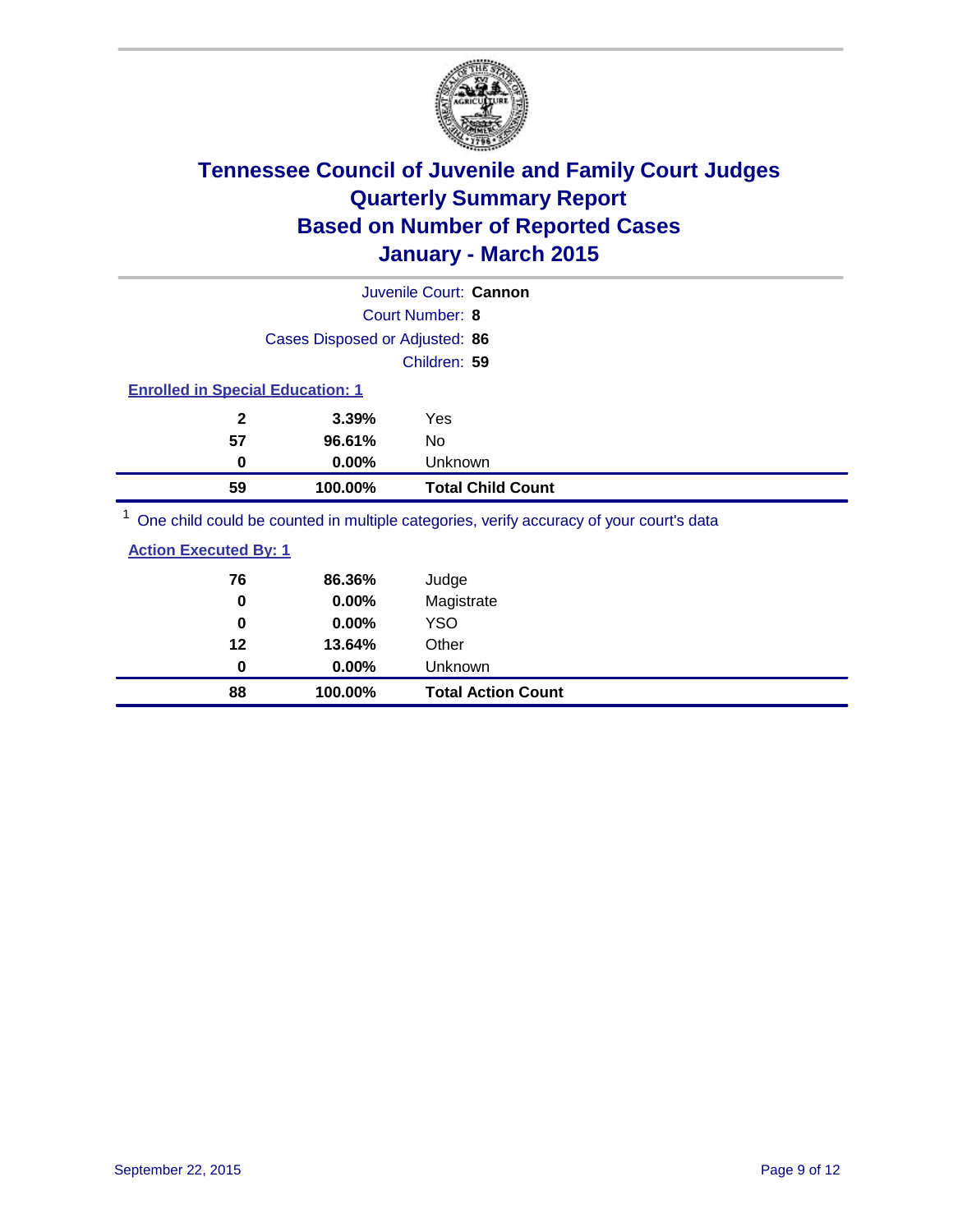

Court Number: **8** Juvenile Court: **Cannon** Cases Disposed or Adjusted: **86** Children: **59**

### **Formal / Informal Actions: 1**

| 1  | 1.14%    | Dismissed                                        |
|----|----------|--------------------------------------------------|
| 0  | $0.00\%$ | Retired / Nolle Prosequi                         |
| 3  | 3.41%    | <b>Complaint Substantiated Delinquent</b>        |
| 2  | 2.27%    | <b>Complaint Substantiated Status Offender</b>   |
| 9  | 10.23%   | <b>Complaint Substantiated Dependent/Neglect</b> |
| 0  | $0.00\%$ | <b>Complaint Substantiated Abused</b>            |
| 0  | $0.00\%$ | <b>Complaint Substantiated Mentally III</b>      |
| 0  | $0.00\%$ | Informal Adjustment                              |
| 9  | 10.23%   | <b>Pretrial Diversion</b>                        |
| 0  | $0.00\%$ | <b>Transfer to Adult Court Hearing</b>           |
| 0  | $0.00\%$ | Charges Cleared by Transfer to Adult Court       |
| 0  | $0.00\%$ | Special Proceeding                               |
| 4  | 4.55%    | <b>Review Concluded</b>                          |
| 60 | 68.18%   | Case Held Open                                   |
| 0  | $0.00\%$ | Other                                            |
| 0  | $0.00\%$ | Unknown                                          |
| 88 | 100.00%  | <b>Total Action Count</b>                        |

<sup>1</sup> If different than number of Referral Reasons (88), verify accuracy of your court's data.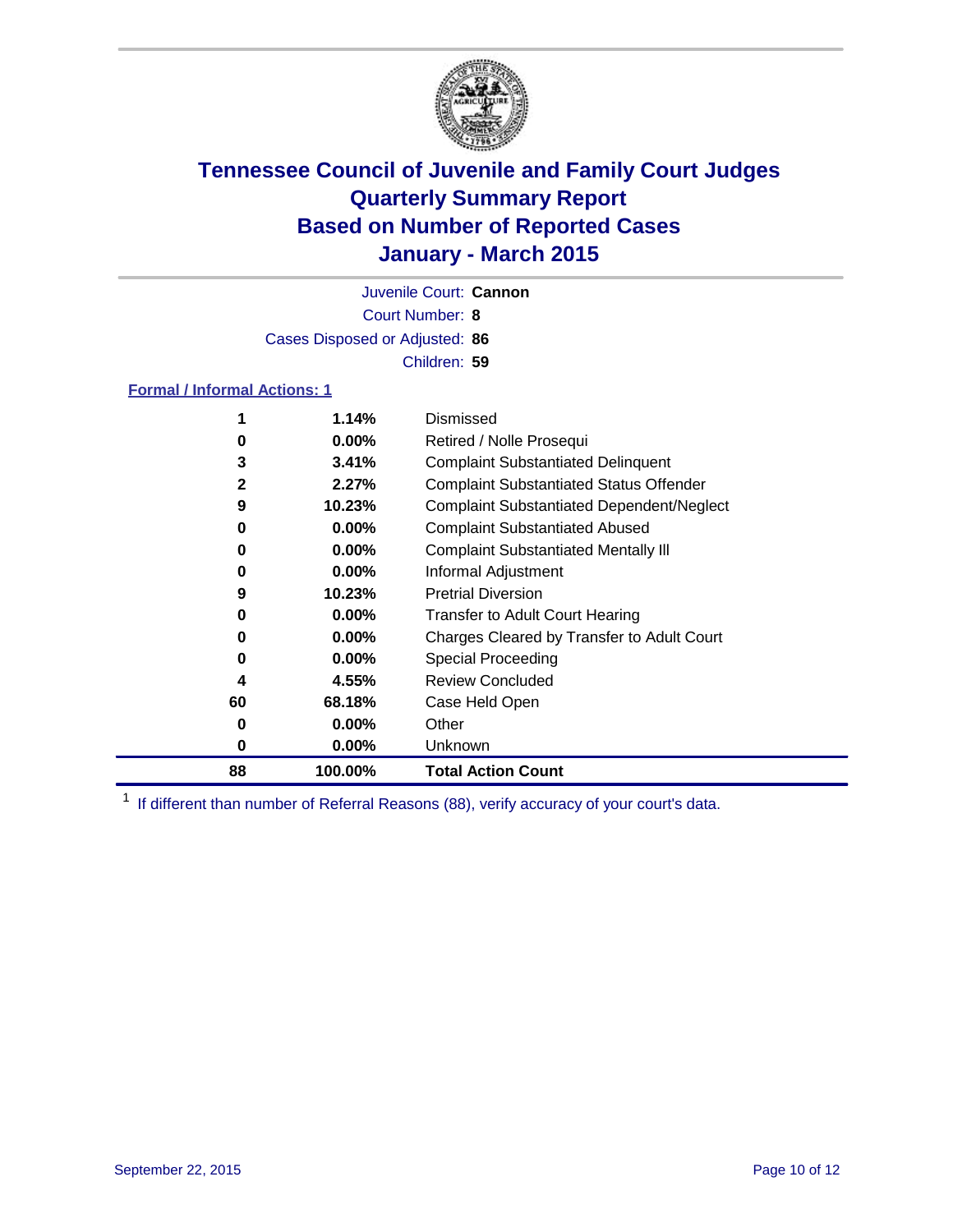

|                       |                                | Juvenile Court: Cannon                                |
|-----------------------|--------------------------------|-------------------------------------------------------|
|                       |                                | Court Number: 8                                       |
|                       | Cases Disposed or Adjusted: 86 |                                                       |
|                       |                                | Children: 59                                          |
| <b>Case Outcomes:</b> |                                | There can be multiple outcomes for one child or case. |
| 1                     | 0.97%                          | <b>Case Dismissed</b>                                 |
| 0                     | 0.00%                          | Case Retired or Nolle Prosequi                        |
| 0                     | 0.00%                          | Warned / Counseled                                    |
| 58                    | 56.31%                         | <b>Held Open For Review</b>                           |
| 1                     | 0.97%                          | Supervision / Probation to Juvenile Court             |
| 0                     | 0.00%                          | <b>Probation to Parents</b>                           |
| 0                     | 0.00%                          | Referral to Another Entity for Supervision / Service  |
| 2                     | 1.94%                          | Referred for Mental Health Counseling                 |
| 0                     | 0.00%                          | Referred for Alcohol and Drug Counseling              |
| 0                     | 0.00%                          | <b>Referred to Alternative School</b>                 |
| 0                     | 0.00%                          | Referred to Private Child Agency                      |
| 0                     | 0.00%                          | Referred to Defensive Driving School                  |
| 0                     | 0.00%                          | Referred to Alcohol Safety School                     |
| 9                     | 8.74%                          | Referred to Juvenile Court Education-Based Program    |
| 0                     | 0.00%                          | Driver's License Held Informally                      |
| 0                     | 0.00%                          | <b>Voluntary Placement with DMHMR</b>                 |
| 0                     | 0.00%                          | <b>Private Mental Health Placement</b>                |
| 0                     | 0.00%                          | <b>Private MR Placement</b>                           |
| 0                     | 0.00%                          | Placement with City/County Agency/Facility            |
| 0                     | 0.00%                          | Placement with Relative / Other Individual            |
| 0                     | 0.00%                          | Fine                                                  |
| 0                     | 0.00%                          | <b>Public Service</b>                                 |
| 0                     | 0.00%                          | Restitution                                           |
| 0                     | 0.00%                          | <b>Runaway Returned</b>                               |
| 0                     | 0.00%                          | No Contact Order                                      |
| 0                     | 0.00%                          | Injunction Other than No Contact Order                |
| 0                     | $0.00\%$                       | House Arrest                                          |
| 0                     | 0.00%                          | <b>Court Defined Curfew</b>                           |
| 0                     | 0.00%                          | Dismissed from Informal Adjustment                    |
| 0                     | 0.00%                          | <b>Dismissed from Pretrial Diversion</b>              |
| 0                     | 0.00%                          | Released from Probation                               |
| 0                     | 0.00%                          | <b>Transferred to Adult Court</b>                     |
| 0                     | 0.00%                          | <b>DMHMR Involuntary Commitment</b>                   |
| 0                     | 0.00%                          | <b>DCS Commitment - Determinate</b>                   |